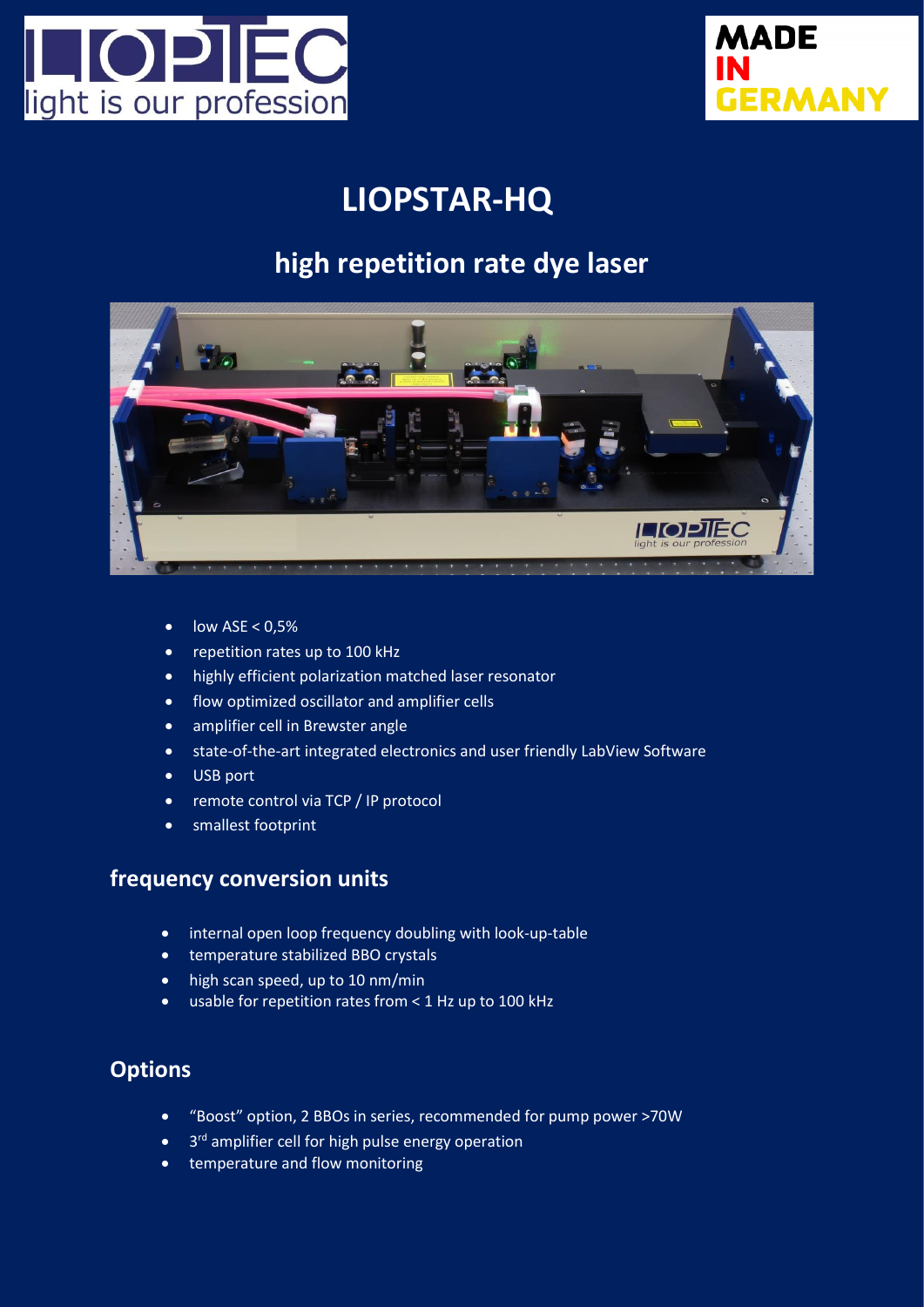

| linewidth specifications<br><b>LIOPSTAR-HQ</b> |                          |                                                  |                                  |
|------------------------------------------------|--------------------------|--------------------------------------------------|----------------------------------|
|                                                | <b>Grating</b>           | tuning range                                     | linewidth                        |
| <b>LIOPSTAR-HQ</b>                             | 1800 l/mm, 90 mm         | 430 nm - 900 nm                                  | < 0.07 cm <sup>-1</sup> @ 570 nm |
| <b>LIOPSTAR-HQ</b>                             | 2400 l/mm, 90 mm         | 430 nm - 750 nm                                  | < 0.06 cm <sup>-1</sup> @ 570 nm |
| specifications                                 |                          |                                                  | <b>LIOPSTAR-HQ</b>               |
| Nd:YAG pumped 532 nm, 10 kHz, 10ns             |                          |                                                  |                                  |
| 150W                                           | <b>Rhodamine 6G</b>      | >40 W @ 564 nm, (>25%)                           | $> 6 W @ 282 nm (0.6 mJ)*$       |
|                                                | <b>DCM</b>               | >35 W @ 640 nm, (>20%)                           | > 5.5 W @ 320 nm (0.55 mJ)*      |
| 90 W                                           | Rhodamine 6G             | >25 W @ 564 nm                                   | $>$ 3.5 W @ 282 nm (0.35 mJ)*    |
|                                                | <b>DCM</b>               | >25 W @ 640 nm                                   | > 3.5 W @ 320 nm (0.35 mJ)*      |
|                                                | <b>DCM &amp; LDS 698</b> | > 25 W @ 655 nm                                  | $>$ 3.5 W @ 327.5 nm (0.35 mJ)*  |
| 50 W                                           | <b>Rhodamine 6G</b>      | > 12 W @ 564 nm                                  | > 1.7 W @ 282 nm (0.15 mJ)       |
|                                                | <b>DCM</b>               | > 10 W @ 640 nm                                  | > 1.5 W @ 320 nm (0.13 mJ        |
| Nd:YAG pumped 355 nm, 10 kHz, 10ns             |                          |                                                  |                                  |
| 70 W                                           | Coumarin 120             | 10.5 W @ 442 nm                                  | $> 1.5$ W @ 221 nm (0.15 mJ)     |
|                                                | Coumarin 102             | 10.5 W @ 488 nm                                  | $> 1.5$ W @ 244 nm (0.15mJ)      |
| 50 W                                           | Coumarin 120             | > 7.5 W @ 442 nm                                 | $>1.1$ W @ 221 nm (0.11mJ)       |
|                                                | Coumarin 102             | > 7.5 W @ 488 nm                                 | > 1.1 W @ 244 nm (0.11 ml)       |
|                                                |                          |                                                  |                                  |
| wavelength reproducibility                     |                          | $< 0.002$ nm                                     |                                  |
| absolute accuracy                              |                          | $< 0.01$ nm                                      |                                  |
| scan linearity                                 |                          | $< 0.002$ nm                                     |                                  |
| wavelength stability                           |                          | $< 0.001$ nm/ $°C$                               |                                  |
| Divergence                                     |                          | $0.5$ mrad                                       |                                  |
| Polarisation                                   |                          | > 98%<br>vertical                                |                                  |
| ASE-background                                 |                          | < 0.5 %                                          |                                  |
| dimensions<br><b>LIOPSTAR-HQ</b>               |                          |                                                  |                                  |
| LIOPSTAR-HQ                                    |                          | 1040 mm x 400 mm x 300 mm ± 10 mm, 80 kg         |                                  |
| beam input height                              |                          | 180 mm ± 10 mm                                   |                                  |
| beam output height                             |                          | 200 mm ± 10 mm                                   |                                  |
| requirements<br><b>LIOPSTAR-HQ</b>             |                          |                                                  |                                  |
| cooling for dye solvent                        |                          | 800 Watt, resonator & amplifier system           |                                  |
| Laboratory                                     |                          | dust-free air (flow box)                         |                                  |
| Voltage                                        |                          | 110230V, single phase, 50 Hz/ 60 Hz              |                                  |
| Computer                                       |                          | single USB port                                  |                                  |
| operating system                               |                          | Windows XP/ Windows Vista/ Windows 7/ Windows 10 |                                  |

\* with Boost option

specifications are subject to change without notice

# **WWW.LIOP-TEC.COM**